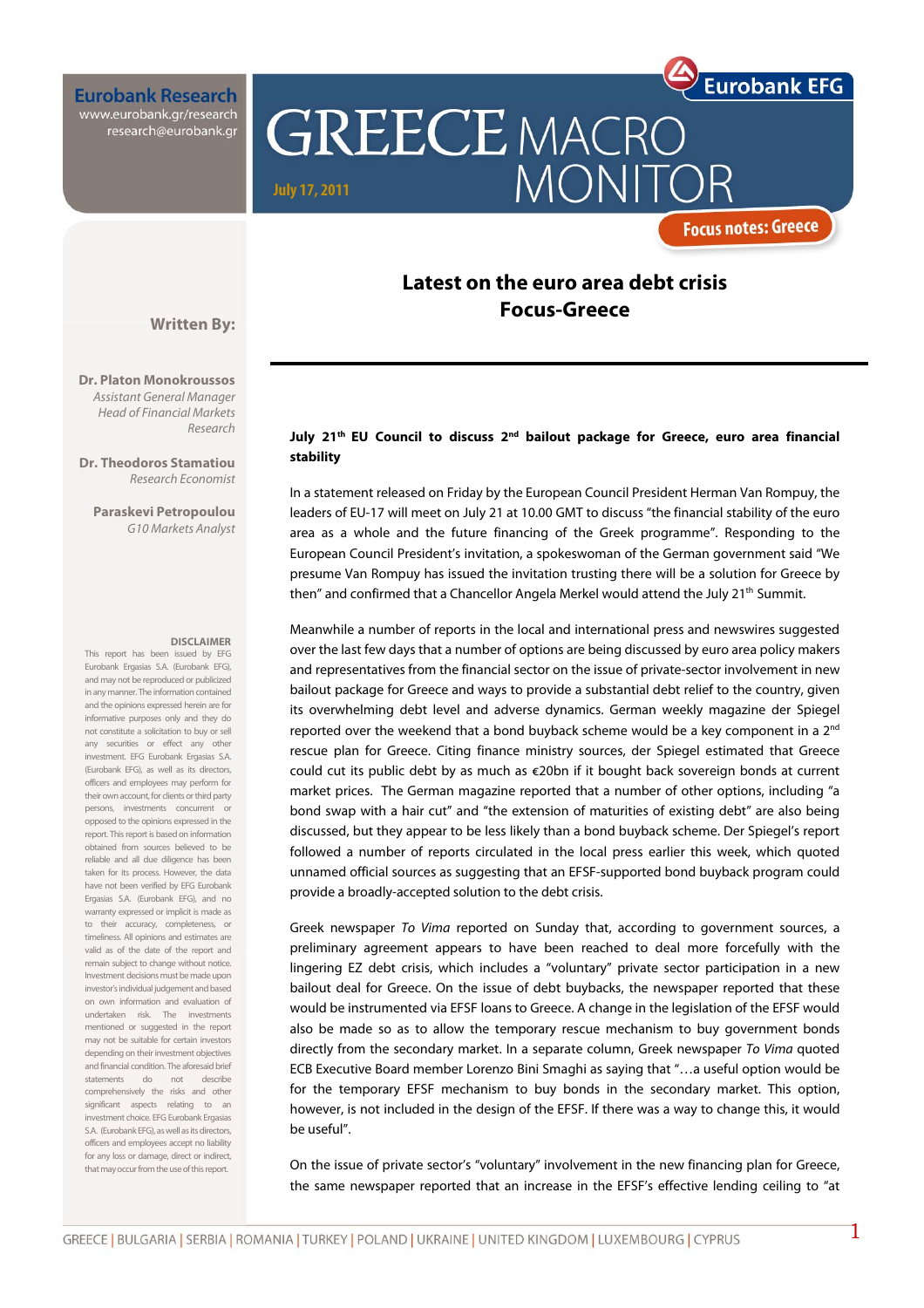# **GREECE MACRO MONITOR**



July 17, 2011

**Eurobank Research** 

**Focus notes: Greece** 

 least" €1trillion, from €44o billion, currently would curb the ECB's earlier objections to any scheme that would engaged further downgrades of Greece's sovereign debt ratings by the major rating agencies. This would reportedly allow the ECB to "get rid" of the Greek government securities that had earlier purchased (at discount) from the secondary market to support their prices. In return, the European Central Bank would relax further it collateral rules for the provision of liquidity thus, continuing to accept Greek government bonds even in the case that Greece is downgraded to "SD" status.

Maintaining as an upfront disclaimer any potential reservation we may have about the accuracy of the aforementioned press reports, we sense that we are getting closer to a broadly-accepted agreement to deal with the lingering sovereign debt crisis in the euro area. As things stand at this point, it appears that a number of important measures will be endorsed by EU-17 leaders in the upcoming EU Summit. Stay tuned!

#### **H1:2011 state budget deficit overshoots official target**

Preliminary data for the execution of Greece's State budget in H1:2011 showed a 27.9%YoY rise in the central government deficit to ca €12.8bn. This resulted into an overshooting the respective budget target by €2.4bn, mainly as a result of much weaker-thanprojected revenue growth. Year-to-June ordinary budget revenue declined by 8.3%YoY, falling short of the respective revenue target by €3.23bn.

The main reasons driving this disappointing revenue shortfall were: a) the non repetition of an extension granted for the payment of prior year road duties, which inflated State receipts in January 2010 by an estimated €0.39bn, b) reduced receipts from withholding personal income tax in 2011 due to a more favorable tax treatment of personal incomes as a result of the new tax law and the income reduction, c) the fact that credit institutions shifted for July 2011 the payment of 10% on the value of their preferred shares held by the State, d) the lingering domestic economic and e) increased tax refunds by the State for the settlement of past years' tax obligations. Note that refunds amounted to € 2.72bn year-to-June 2011, a 19.7%YoY increase relative to the respective period a year earlier. In an effort to reduce VAT evasion the government introduced last year a scheme linking tax refunds with the volume of retail receipts submitted by tax payers. Reportedly, this was the main reason behind the sharp rise in tax returns in H1:2011 and, as a result, the government is expected to modify the tax refunds scheme in the calculation of taxable income in FY2011.

In addition to the aforementioned, it appears that persisting disfunctionalities in the revenue collection mechanism and widespread tax evasion continued to weigh on budget revenues over the first six months of the year. According to a recent Bank of Greece report, tax evasion in the domestic economy amounts to as much as 4ppts-of-GDP per annum. Moreover, the 4<sup>th</sup> review of the EU/IMF adjustment programme for Greece places particular emphasis on the need to fight tax & social security contributions evasion in a more drastic and effective way.

Note that for the current year as a whole, the State budget targets an 8.5% YoY increase in net ordinary revenue. To achieve the latter target, the government needs to generate additional revenue (mainly from taxation) of ca €33.71bn (or €5.61bn per month) during the second half of 2011. This target seems overambitious but both the government and a number of EU/IMF officials argue lately that the revenue shortfall could be eliminated by the proper and timely implementation of the tax measures incorporated in the recently legislated medium-term fiscal programme (FTFS). The latter provides for additional austerity measures worth ca €28bn for the period 2011-2015, with some €6.4bn of these to be applied this year, so as to help bridge a 2.8ppts-of-GDP projected fiscal gap in the 2011 budget.

On the expenditure side, ordinary budget outlays totaled around €33.16bn year-to-June 2011, a ca 8.8% increase relative the same period a year earlier. This was mainly as a result of a) a 4.5% YoY increase in primary expenditure over the first six months of this year, chiefly because of higher transfers to social security funds and b) a 22.3% YoY rise in interest payments. In the public investment budget (PIB), year-to-June 2011 revenue amounted to €0.69bn, an increase of 79.6% relative to the same period a year earlier. On the other hand, PIB expenditure was down ca 42.3%YoY.

As an overall assessment, the underperformance of the State budget deficit in H1:2011 is a disappointing development, signaling an urgent need to fight tax avoidance and reduce costs in the broader public sector in a more effective way. Although the implementation of a number of new austerity measures (e.g. single payment authority) from July 2011 onwards will likely improve budget execution in the following months, considerable uncertainty continue to surround the attainability of the 7.5%-of-GDP fullyear target for the 2011 general government deficit. Besides the weak State budget execution in H1:2011, the continuing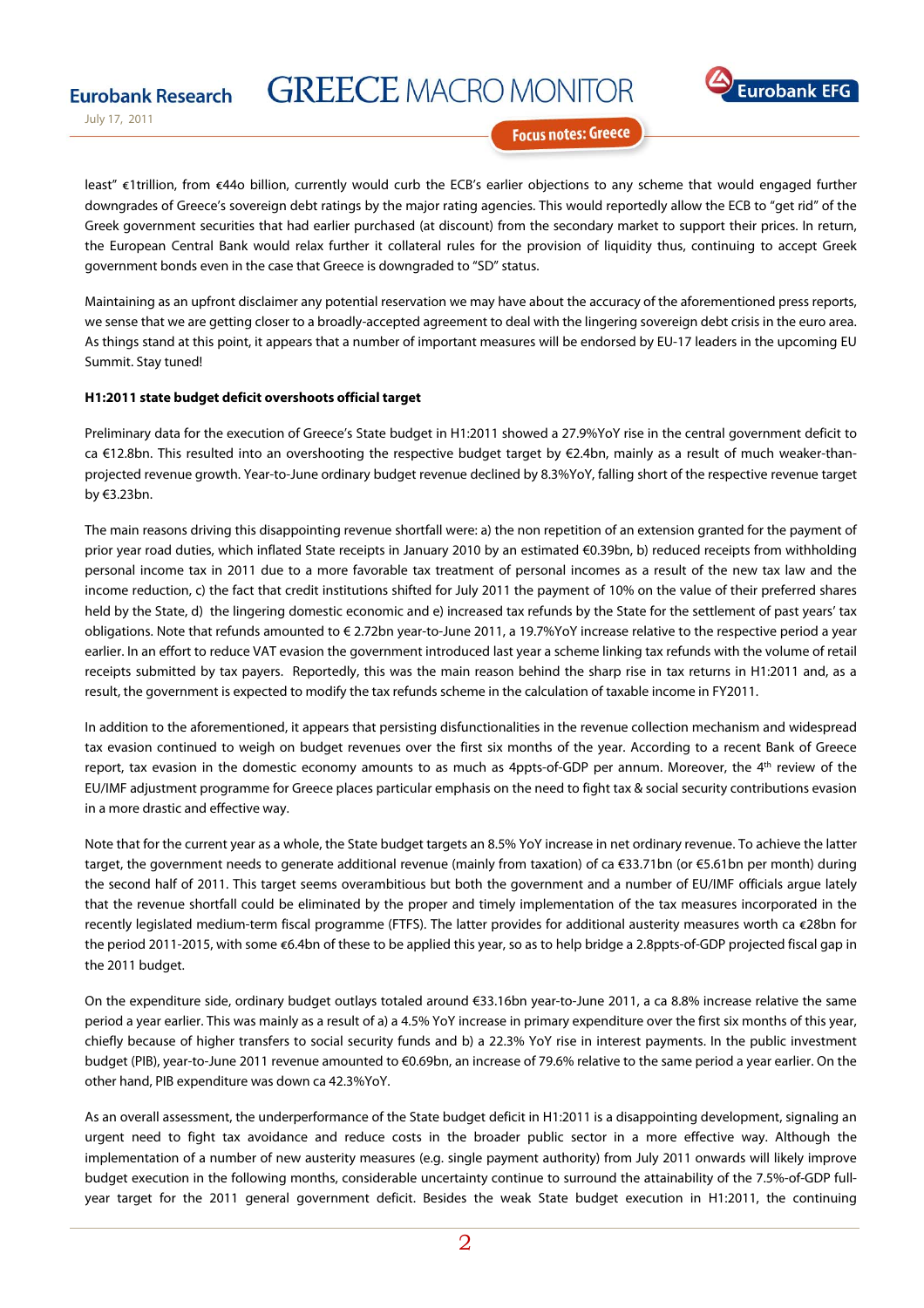

**Eurobank Research** 

**Eurobank** 

**Focus notes: Greece** 

accumulation of public sector arrears (> €6bn in January-April 2011) represents an important cause of concern.

#### **Mounting pressure in EZ peripheral government bond markets; Italian bonds yields soar on heightened contagion fears**

Heightened market fears over contagion risks to the larger EMU peripheral countries saw **Italy** underperforming in the euro area sovereign debt space in recent weeks. Italian government bond prices moved sharply lower along the entirely maturity spectrum, with sovereign debt spreads reaching levels well above these recorded following the collapse of Lehman Brothers in September 2008 and the flare up in Greece's the debt crisis in the spring of 2010. Market uncertainty on whether EU policymakers are poised to agree on a new comprehensive plan to deal with the lingering debt crisis any time soon and, reportedly, political frictions between Italy's Prime Minister Silvio Berlusconi and Economy Minister Giulio Tremonti, have accentuated investors' bearishness towards Italian sovereign debt.

Italy's 10-year government bond yield hit levels close to 6.0% for the first time ever this week, pushing the 10-year Italian/Bund yield spread to record highs near 305bps. This was some 120bps wider compared to levels reached early this month and well above respective levels around 75bps and 120bps recorded in September 2008 and in May 2010. Not surprisingly, the cost of insuring Italy's government bonds against default soared to a record 304bps on Friday vs. levels below 180bps early this month. Against this environment, investors now appear to be getting increasingly concerned that the lingering debt crisis may have already started to take systemically dangerous proportions.

The spill-over of market turmoil to Italy over the past couple of weeks has also been driven by market concerns regarding the country's public debt sustainability against a background of a slow-pacing economic recovery. The IMF projects Italy's real GDP growth to reach 1.0% this year, down from 1.3% in 2010 and far lower than its major euro zone peers, as dwindling competitiveness and lingering structural problems hinder economic prospects. Meanwhile, Italy's public debt stood close to 120%-of-GDP in 2010, one of the highest rates among industrialized countries and the second highest in the Euro zone only after Greece (please see table 1).



#### **Table 1: Gross debt, general government, % of GDP**

Source: European Commission Spring 2011 forecast

Reflecting on these negative developments, Moody's placed the country's Aa2 rating under review for possible downgrade early this week, citing the coexistence of structural impediments to domestic economic growth – i.e., a rigid labor market, an inefficient public sector, lack of an extensive reform agenda- and fears of contagion from Greece's debt crisis. Moody's move followed the S&P's decision early last month to lower its rating outlook for Italy's sovereign debt from stable to negative citing the country's weak growth outlook and "diminished" prospects for a reduction of government debt amid a "potential political gridlock".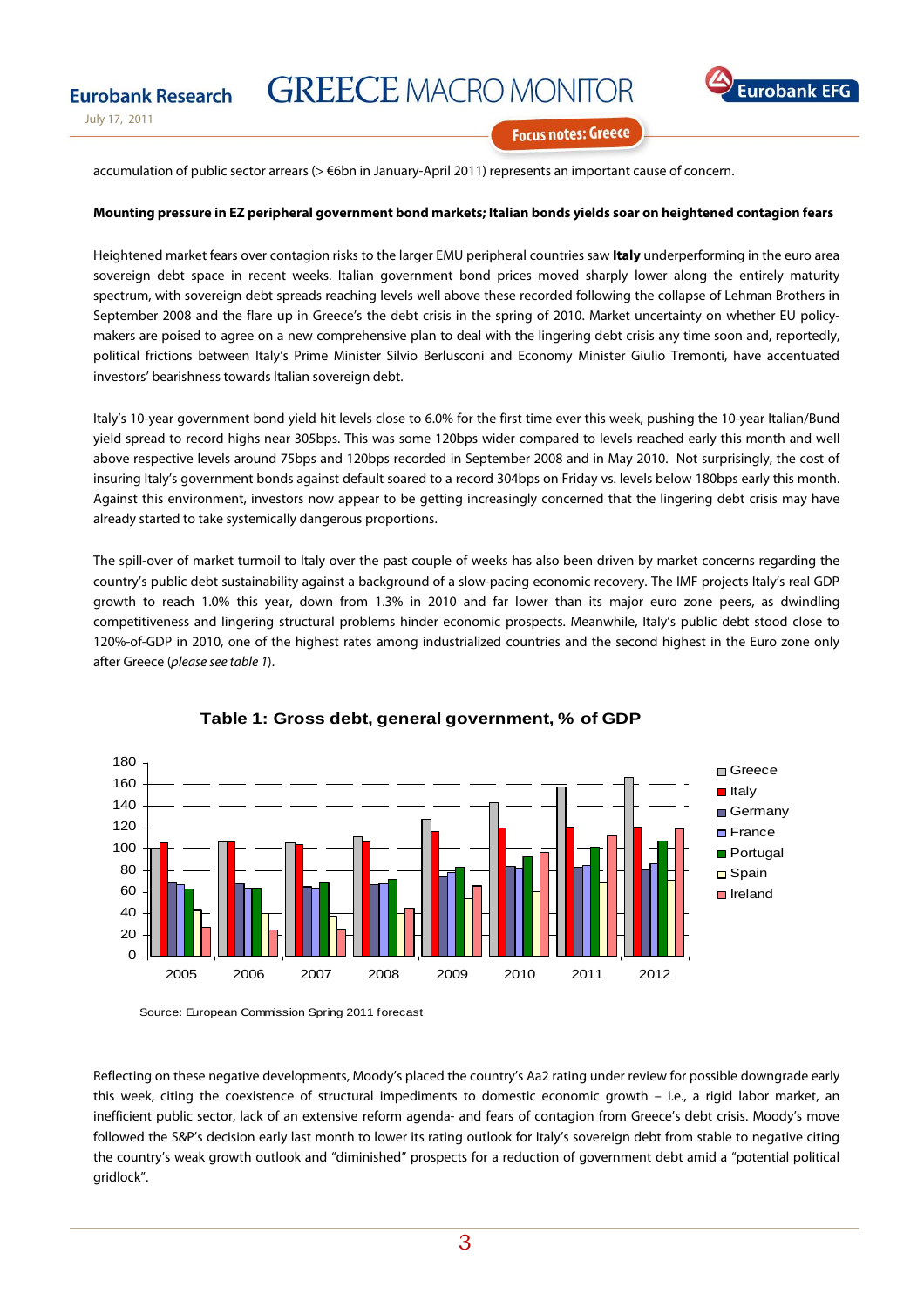# **GREECE MACRO MONITOR**



July 17, 2011

**Eurobank Research** 

**Focus notes: Greece** 

The accelerated endorsement by the Italian lower house of parliament on Friday of a new austerity package for the 2011-2014 period -- which envisions reducing the budget deficit and the public debt rations to 0.2%-of-GDP and ca 90%-of-GDP at the end of the projection period from 4.6%-of-GDP and 119%-of-GDP in 2010, respectively -- failed to provide any significant respite to sovereign borrowing costs (the parliamentary vote was initially planned to take place within the next 60 days). The package consists of €47bn in additional savings, reportedly through, among other measures, cuts in central government ministries' budgets and a crackdown on tax evasion. But, the main bulk of budget cuts and savings are planned to take place no earlier than in 2013 and 2014. Specifically, about €3bn of additional austerity cuts are envisaged for 2011, €5bn for 2012 and €40bn for 2013 and 2014. With the next general elections in Italy being scheduled for March 2013, investors now worry that the 2013/2014 budgetary cuts may be eventually be watered down (or event postponed), raising doubts over the government's determination to meet its fiscal goals. In its annual review of the Italian economy, the IMF expressed their concern that the country's adjustment plan lacks specifics on how consolidation would be achieved beyond 2012, warning that, in the absence of fiscal consolidation, public debt could stay over 100%-of-GDP in the long term.



### **Table 1a: Debt exposure to Italy by bank nationality (public and private end-Q4 2010, in \$bn)**

Should the pace of rising borrowing costs continue in the sessions ahead, they may reach levels that would make Italy's debt dynamics unsustainable. It is worth noting that Italy's overall principle and interest payment for the remainder of this year amount some €202bn with the first major headwind in terms of debt redemptions coming on August 1, when the 5¼% August 2011 bond redeems for €20.196bn. With Italy's bond market being the third largest in the world after Japan and US and with foreign bank claims on Italy standing much higher than those on other EZ States, rising funding pressures entail the risk of systemic implications, not just for Europe but for the global economy (please see table 1a). It is also worth noting that, according to the most recent BIS data (June 20112), the overall exposure of EU and other foreign banks to Italy's debt (public and private) amounted €1,096bn (compared to €160.9bn to Greek debt, €846.4bn to Spanish, €225.5bn to Portuguese and €652.3bn to Irish debt), with French banks being the biggest foreign holders of Italian sovereign paper.

**Spain** also fared poorly over the last couple of weeks, amid concerns about the solidity of the domestic banking system and, especially, the still vulnerable small regional savings banks 'Cajas'. This holds especially as there is no full clarity on the recapitlisation/restructuring process for the Cajas, many of which recorded huge losses when the domestic property bubble burst three years ago. The Bank of Spain announced this week that the financial system will be fully capitalised by September 30 and that four saving banks (Cajas), representing 8% of the Spanish banking system, will need financial aid from the state-backed Fund for Orderly Bank Restructuring (FROB).

**Greek** debt remained under pressure over the last couple of weeks amid lingering market uncertainty about the timing and the form of the new adjustment plan. Short-dated government bonds underperformed longer maturities in recent sessions, with the 2/10-segment of the GGB yield curve undertaking some further inversion, pricing in a higher risk of some form of a credit event than previously the case. Meanwhile, the 10-year GGB/Bund yield spread stood at ca 1,488bps in late trade on Friday, ca 44bps wider for the week and not very far from last month's 1,505bp all-time high. With investors eagerly awaiting the EU Summit on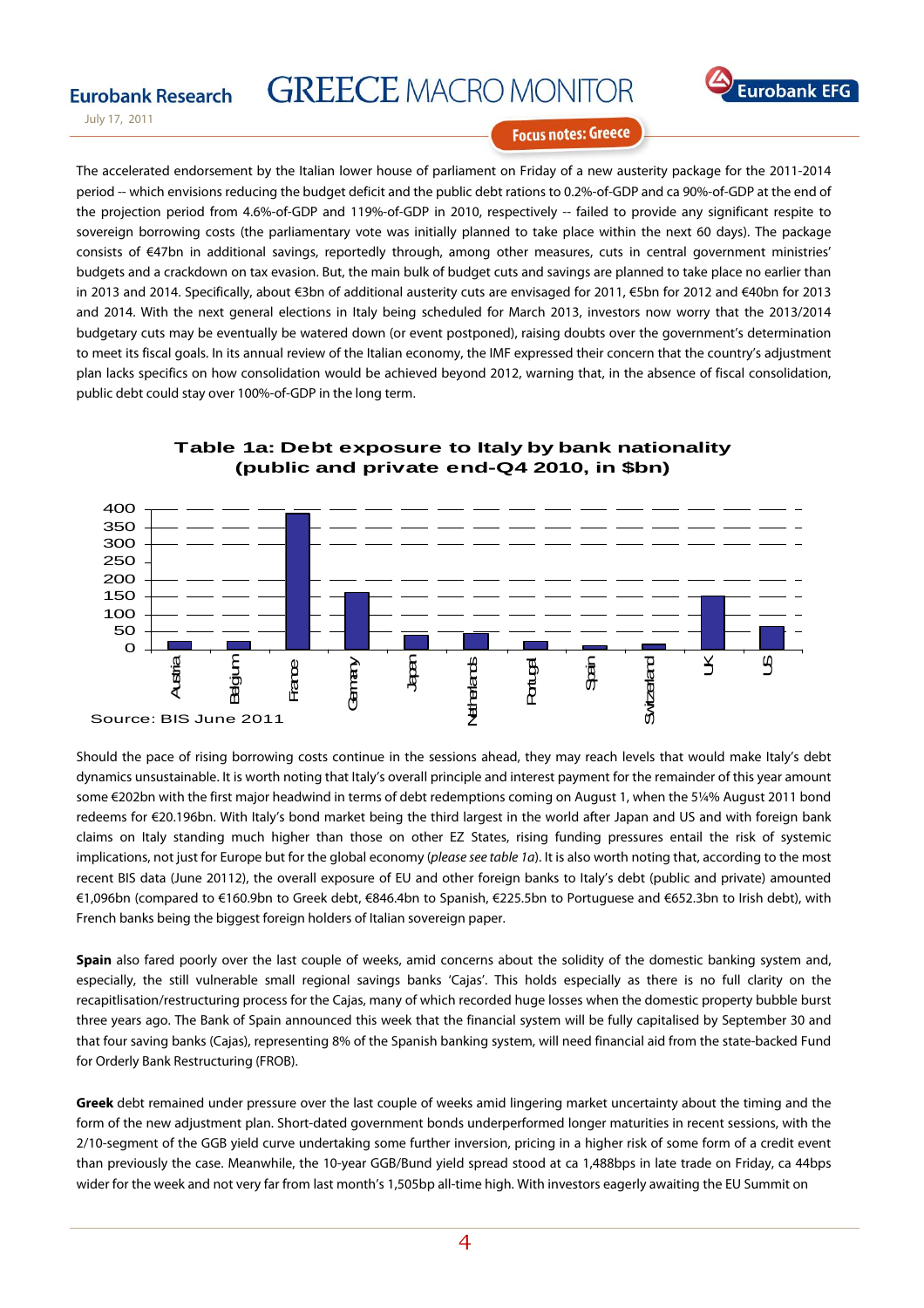# **GREECE MACRO MONITOR**



July 17, 2011

**Eurobank Research** 

**Focus notes: Greece** 

July 21 for more details over the specific modalities and parameters of the new rescue plan for Greece, jitters in EMU peripheral markets will likely persist near-term. The technical picture indicates that only a sustained move below1,180 bps (100-day MA) has the potential to negate the current rising trend in the 10-year spread.

#### **Greece's 26-week T-bill auction was well received**

 Greece's Public Debt Management (PDMA) successfully sold y-day €1.625bn of 26-wk T-bills, including 400mn in non-competitive bids. The auction produced an average yield of 4.90%, 9bps lower from a previous auction of similar maturity paper in mid-June. Investors bid 2.88 times the T-bills offered compared with a bid-to-cover ratio of 2.58 in the June 14 auction. Around 22% of the Tbills sold were purchased by foreign investors, lower than 37% last month.

PDMA faces rollovers totaling €4,4bn this month: €2.4bn of 26-week T-bills mature on July 15, while another €2.0bn in €13-week T-bills come on July 22. For the remainder of the year, overall principal and interest payments amount to €37bn. Greece has raised 18.162bn via T-bill auctions so far this year and has received €65bn of total funding under the current €110bn EU/IMF adjustment programme in five separate installments.

According to the July 2011 update of the EU/IMF programme released late last week, Greece is unlikely to regain access to private markets by early 2012, as initially envisaged, given the current difficult financing circumstances. With Greece's privatization proceeds expected to help reduce the country's financing needs, the Fund estimates that a residual gap of about €70bn will remain through the end of the program period, mid-2013 (the IMF added that the projected financing gap will probably raise to a total of €104bn through mid-2014 if market access is further delayed). This projected gap is expected to be covered by a soon-tobe agreed new bailout package for Greece, consisting of EFSF loans, privatization revenues and additional resources from the private-sector's involvement in the plan.